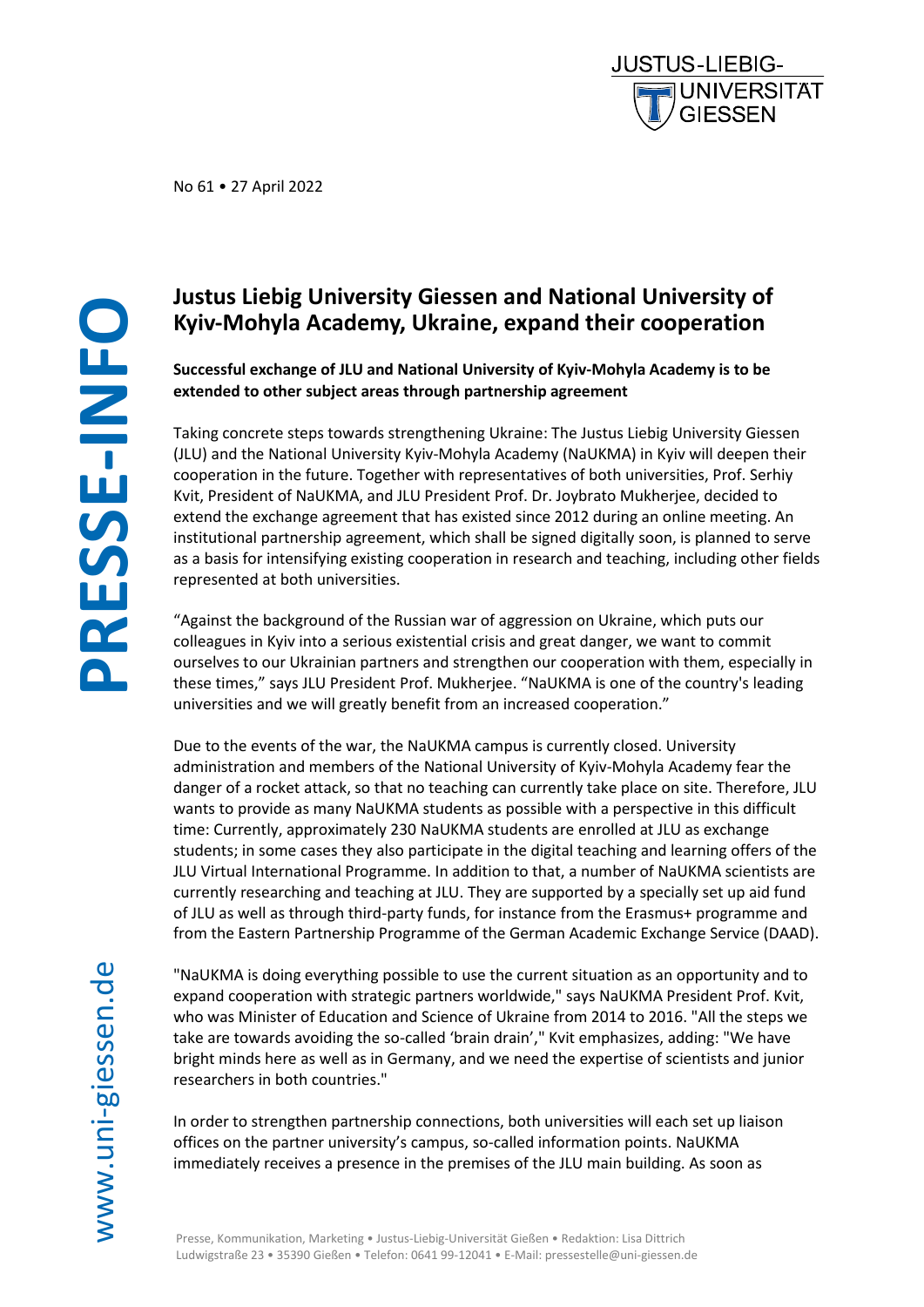possible, JLU will also be represented at NaUKMA in Kyiv with its own JLU information point; corresponding JLU information points already exist at partner universities in Bogotá (Colombia), Lodz (Poland) and Sydney (Australia).

Furthermore, under the leadership of the Giessen Center for Eastern European Studies (GiZo) of JLU, the university plans towards a joint master's degree programme on Ukraine in its transnational and transcultural relations; the first courses are to start in a preliminary programme as early as winter semester 2022/23. The previous close academic and friendly connections to NaUKMA provide an excellent basis for expanding cooperation in research and teaching.

### **NaUKMA**

The National University of Kyiv-Mohyla Academy (NaUKMA) is one of the leading Ukrainian universities. It was founded in 1615 and re-established in 1991. Approximately 4,500 students are enrolled at NaUKMA. Subjects include the humanities, economics, computer science, law, natural sciences and social sciences.

#### **More information**

[www.uni-giessen.de/internationales](http://www.uni-giessen.de/internationales) <https://www.uni-giessen.de/ueber-uns/pressestelle/ukraine> [https://www.uni-giessen.de/internationales/internationale](https://www.uni-giessen.de/internationales/internationale-abkommen/infopartner/europa/naukma)[abkommen/infopartner/europa/naukma](https://www.uni-giessen.de/internationales/internationale-abkommen/infopartner/europa/naukma)

#### **Picture**



Joint plans: Representatives of NaUKMA in Kyiv and JLU Giessen decide to intensify the existing cooperation. Photo/Screenshot: JLU / Sara Strüßmann

**PRESSE**

**-INFO**

## **Contact**

Julia Volz, International Office of JLU Goethestraße 58, D-35390 Gießen Phone: +49 (0)641 99 12130 Mail: [Julia.Volz@admin.uni-giessen.de](mailto:Julia.Volz@admin.uni-giessen.de)